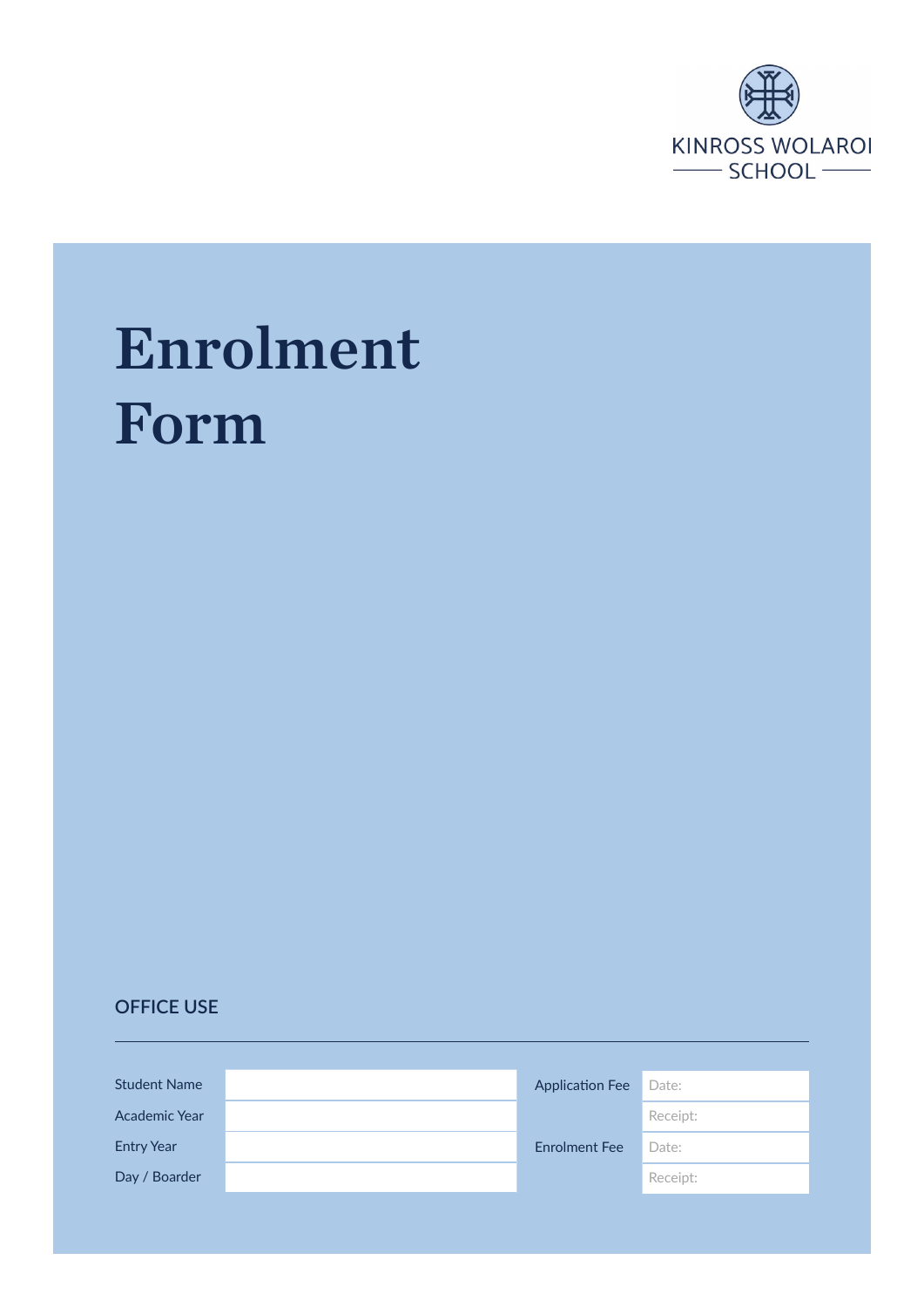## **STUDENT DETAILS**

|            | Surname                             |
|------------|-------------------------------------|
|            | Given names                         |
|            | Preferred name (known as)           |
| PI<br>if ' | Date of birth                       |
|            | Current age                         |
|            | Gender                              |
|            | Current academic year level         |
|            | Present school (if any)             |
|            | Location of present school (if any) |
|            | Other schools previously attended   |
|            |                                     |

lease provide a copy of the student's birth certificate you have not already done so.

**Where applicable, please provide copies of the student's two most recent school reports and the student's most recent NAPLAN results.**

# **YEAR OF ENTRY**

| Proposed calendar year of entry |                                                                                                                                                 | For example, 2025.                   |
|---------------------------------|-------------------------------------------------------------------------------------------------------------------------------------------------|--------------------------------------|
| Proposed entry term             |                                                                                                                                                 | For example, Term 1, Term 2 etc.     |
| Year level at time of entry     | Pre-Kinder<br>Kindergarten<br>Year 1<br>Year 2<br>Year 3<br>Year 4<br>$()$ Year 5<br>Year 6<br>Year 7<br>Year 8<br>Year 9<br>Year 10<br>Year 11 |                                      |
| Day or Boarding Student         | Day Student<br><b>Boarding Student</b>                                                                                                          | Boarding available from Year 7 only. |

#### **PRE-KINDER APPLICATIONS**

Pre-Kinder caters for children in the year before Kindergarten entry. Your child must be 4 years of age before the 30th April in the proposed year of entry.

|                     | Mondays<br>Tuesdays<br>Days requested $\bigcirc$ Wednesdays<br>Thursdays<br>Fridays                                          | It is the school's policy that a student attends Pre-Kinder<br>for a minimum of 2 days up to 5 days. Please note<br>that days requested are not guaranteed. Days will be<br>advised at the time of enrolment confirmation. |
|---------------------|------------------------------------------------------------------------------------------------------------------------------|----------------------------------------------------------------------------------------------------------------------------------------------------------------------------------------------------------------------------|
| Confirmation of age | I confirm that my child will be 4<br>years of age before the 30th April in the<br>year that they will be attending Pre-Prep. |                                                                                                                                                                                                                            |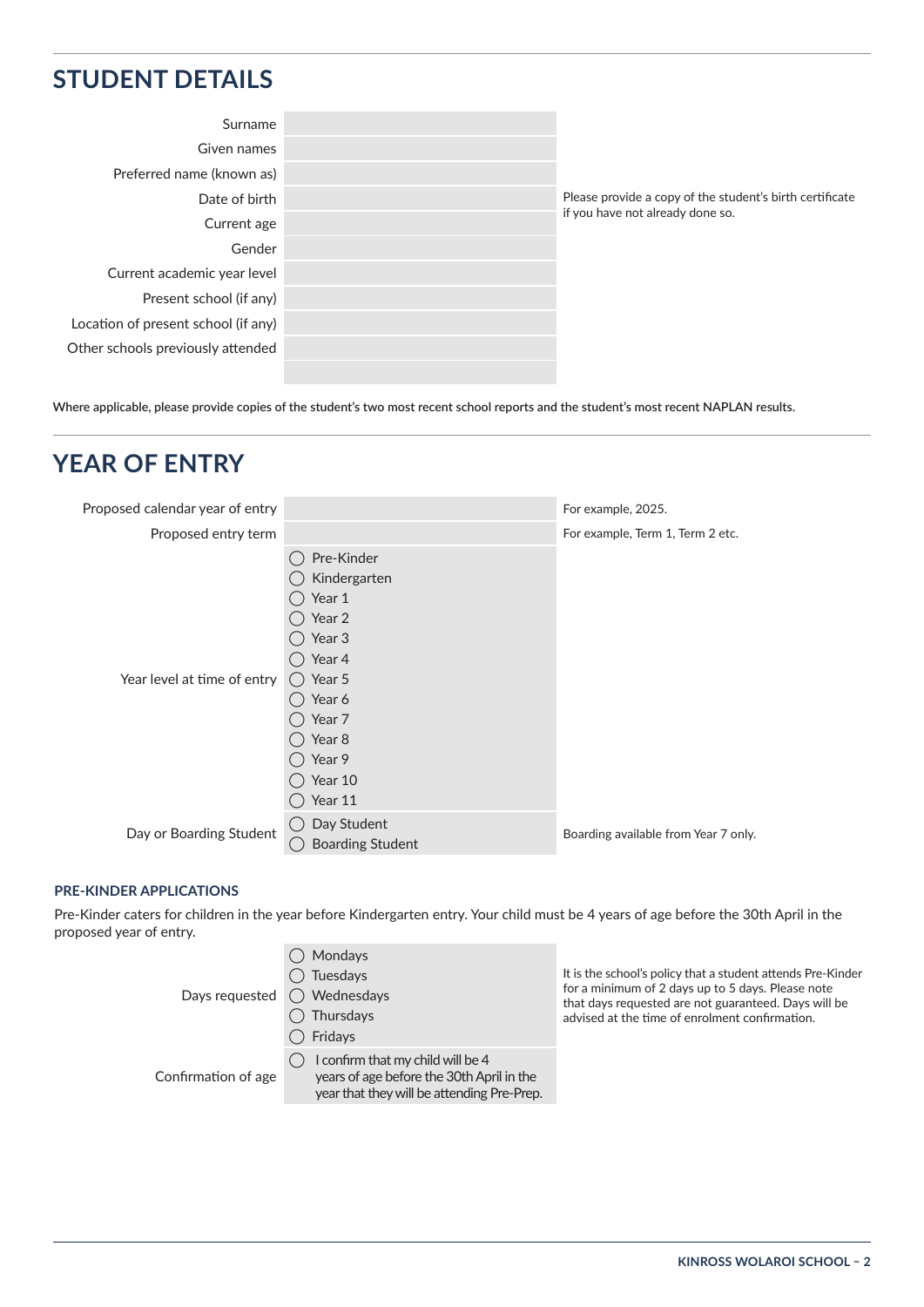# **SCHOOL RELATIONSHIPS**

Please provide name/s, year level and Day House of siblings who are currently attending KWS or who have attended KWS in the past:

|                           | Name                                                                      | Current or graduating year |               | Day House |
|---------------------------|---------------------------------------------------------------------------|----------------------------|---------------|-----------|
| Sibling 1                 |                                                                           |                            |               |           |
| Sibling 2                 |                                                                           |                            |               |           |
| Sibling 3                 |                                                                           |                            |               |           |
| Sibling 4                 |                                                                           |                            |               |           |
|                           |                                                                           |                            |               |           |
|                           | Does the student have siblings still to be enrolled at the School?        | Yes<br>$($ )               | $\bigcirc$ No |           |
|                           | If yes, please provide name/s, ages and anticipated year of entry:        |                            |               |           |
|                           |                                                                           |                            |               |           |
|                           |                                                                           |                            |               |           |
|                           |                                                                           |                            |               |           |
|                           |                                                                           |                            |               |           |
|                           | Is either Caregiver a Kinross Wolaroi School Alumnus (graduated Year 12)? | Yes<br>( )                 | $\bigcirc$ No |           |
|                           | If yes, please provide name and year graduated:                           |                            |               |           |
|                           |                                                                           |                            |               |           |
|                           |                                                                           |                            |               |           |
|                           |                                                                           |                            |               |           |
|                           |                                                                           |                            |               |           |
| Other family connections: |                                                                           |                            |               |           |
|                           |                                                                           |                            |               |           |

# **EDUCATION AND LEARNING NEEDS**

| Has the student taken part in any extension or gifted and talented children's program?                                                                                                       | ◯ Yes         | ◯ No          |
|----------------------------------------------------------------------------------------------------------------------------------------------------------------------------------------------|---------------|---------------|
| Does the student have any special learning needs?                                                                                                                                            | $\bigcap$ Yes | $\bigcirc$ No |
| Does the student have a disability, including an intellectual, physical, mental, behavioural or emotional<br>disability?                                                                     | $\bigcap$ Yes | $\bigcirc$ No |
| Has the student ever received support from a therapist or other specialist, such as a speech therapist,<br>occupational therapist, physiotherapist, behavioural therapist, psychologist etc? | $\bigcap$ Yes | $\bigcirc$ No |
| Does the student have any medical conditions or allergies?                                                                                                                                   | $\bigcap$ Yes | $()$ No       |
| Has the student undertaken any testing, the results of which may be relevant to the student's education?                                                                                     | $\bigcap$ Yes | $\bigcirc$ No |
| Is the student's first language a language other than English?                                                                                                                               | Yes           | $()$ No       |

If you have replied Yes to any of the questions above, please give details and provide any applicable documentation: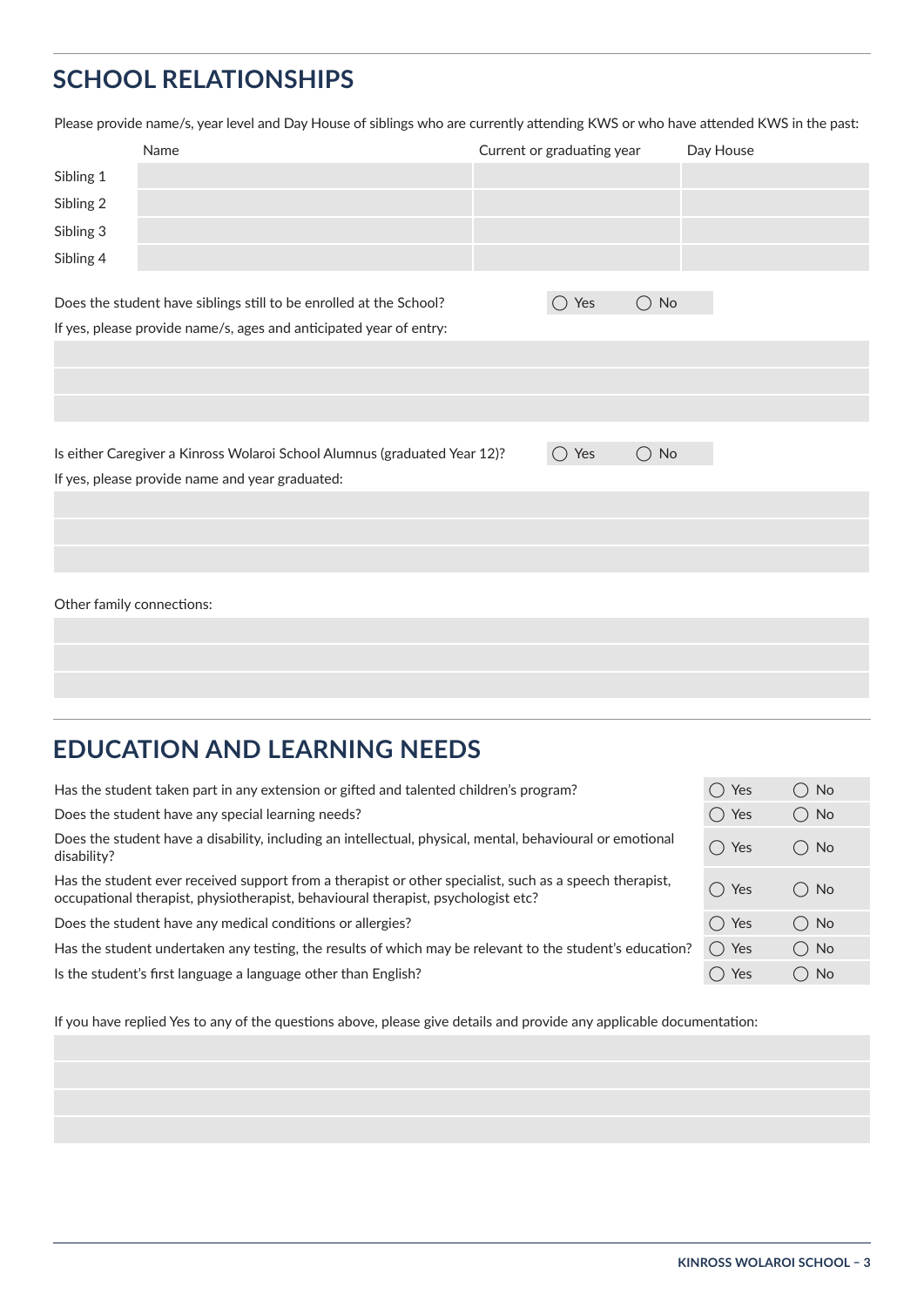# **PARENT/GUARDIAN/CAREGIVER DETAILS**

|                                        | <b>CAREGIVER 1</b>                                                                           |                                                                   | <b>CAREGIVER 2</b>                                                                           |                                                                            |  |
|----------------------------------------|----------------------------------------------------------------------------------------------|-------------------------------------------------------------------|----------------------------------------------------------------------------------------------|----------------------------------------------------------------------------|--|
|                                        | Tick if this is the primary contact for<br>communication regarding the enrolment<br>process. |                                                                   | Tick if this is the primary contact for<br>communication regarding the enrolment<br>process. |                                                                            |  |
| <b>Title</b>                           |                                                                                              |                                                                   |                                                                                              |                                                                            |  |
| Surname                                |                                                                                              |                                                                   |                                                                                              |                                                                            |  |
| Given names                            |                                                                                              |                                                                   |                                                                                              |                                                                            |  |
| Preferred name (known as)              |                                                                                              |                                                                   |                                                                                              |                                                                            |  |
| Relation to student                    | Father<br>$\bigcirc$ Step-Father<br>◯ Father's Partner<br><b>Foster Carer</b><br>Guardian    | Mother<br>Step-Mother<br>Mother's Partner<br>Case Worker<br>Other | Father<br>Step-Father<br>Father's Partner<br><b>Foster Carer</b><br>Guardian                 | Mother<br>Step-Mother<br>$($ )<br>Mother's Partner<br>Case Worker<br>Other |  |
| Preferred email                        |                                                                                              |                                                                   |                                                                                              |                                                                            |  |
| <b>Residential address</b>             |                                                                                              |                                                                   |                                                                                              |                                                                            |  |
|                                        | Suburb                                                                                       |                                                                   | Suburb                                                                                       |                                                                            |  |
|                                        | <b>State</b>                                                                                 | Postcode                                                          | <b>State</b>                                                                                 | Postcode                                                                   |  |
| Postal address (if different to above) |                                                                                              |                                                                   |                                                                                              |                                                                            |  |
|                                        | Suburb                                                                                       |                                                                   | Suburb                                                                                       |                                                                            |  |
|                                        | <b>State</b>                                                                                 | Postcode                                                          | <b>State</b>                                                                                 | Postcode                                                                   |  |
| Home phone number                      |                                                                                              |                                                                   |                                                                                              |                                                                            |  |
| Mobile number                          |                                                                                              |                                                                   |                                                                                              |                                                                            |  |
| Employer name                          |                                                                                              |                                                                   |                                                                                              |                                                                            |  |
| Profession/Occupation                  |                                                                                              |                                                                   |                                                                                              |                                                                            |  |

PLEASE NOTE: The following information is collected to comply with Government Legislation (MCEETYA Reporting)

| The highest year of Primary<br>or Secondary schooling the<br>Caregivers have completed? | Year 12 or equivalent<br>Year 11 or equivalent<br>$\bigcirc$<br>$\bigcirc$ Year 10 or equivalent<br>Year 9 or equivalent or below        | Year 12 or equivalent<br>Year 11 or equivalent<br>Year 10 or equivalent<br>Year 9 or equivalent or below                               |
|-----------------------------------------------------------------------------------------|------------------------------------------------------------------------------------------------------------------------------------------|----------------------------------------------------------------------------------------------------------------------------------------|
| The highest qualification the<br>Caregivers have completed?                             | Bachelor degree or above<br>◯ Advanced Diploma / Diploma<br>Certificate I to IV (inc. trade certificate)<br>No non-school qualifications | Bachelor degree or above<br>Advanced Diploma / Diploma<br>Certificate I to IV (inc. trade certificate)<br>No non-school qualifications |
| Do the Caregivers speak a language<br>other than English at home?                       | No, English only<br>Yes, please specify:                                                                                                 | No, English only<br>Yes, please specify:                                                                                               |
| What is the Occupation<br>Group of the Caregivers<br>(groups listed overpage)?          | $\bigcap$ Group 1<br>$\bigcap$ Group 2<br>$\bigcap$ Group 3<br>Group 4                                                                   | Group 1<br>Group 2<br>Group 3<br>Group 4                                                                                               |

**Please note: If a student has additional Caregivers who need to be included on the student's record please provide the detail in a separate document.**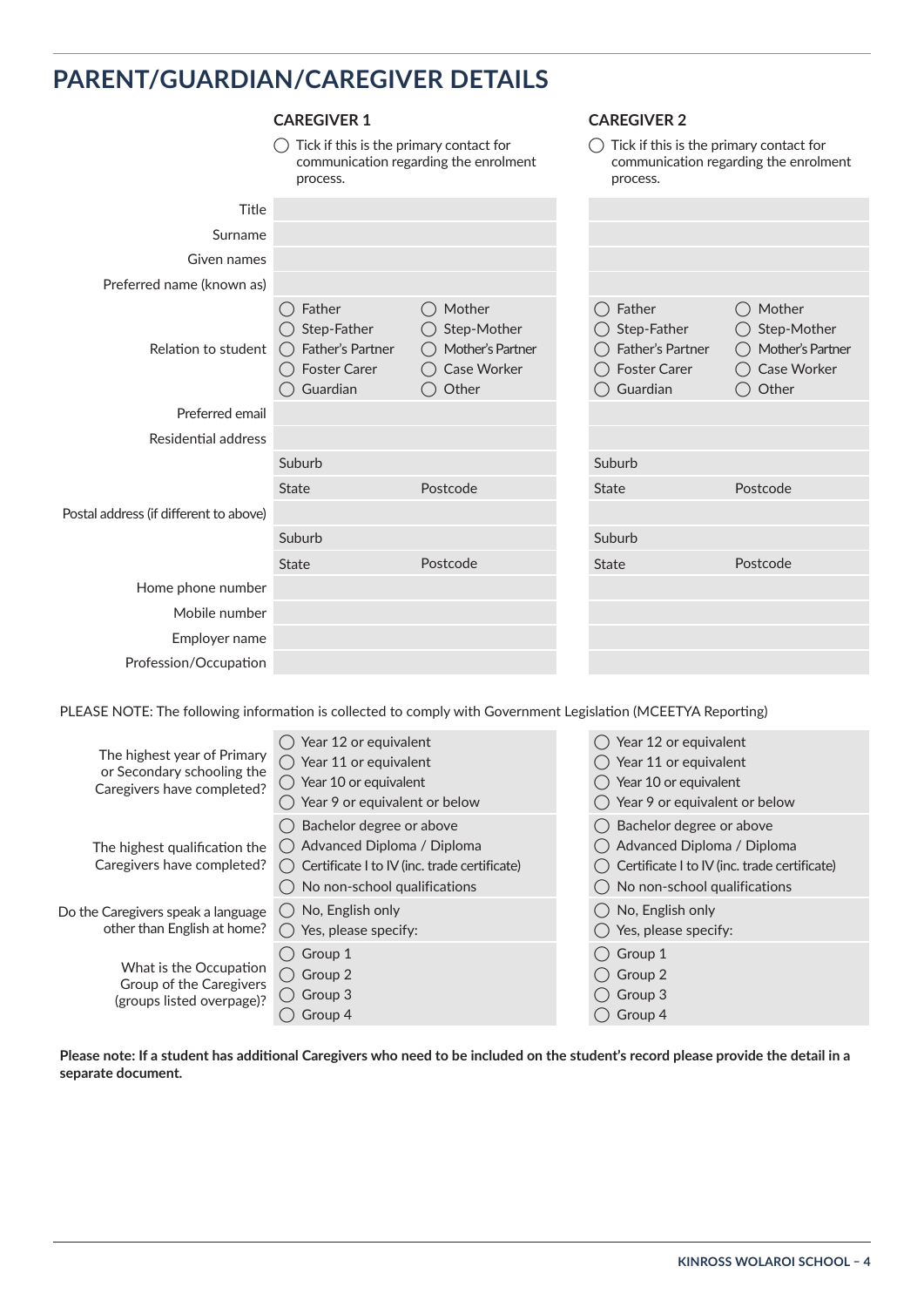# **LIVING ARRANGEMENTS**

| Who does the student currently live with?                              | Both caregivers<br>Caregiver 1<br>Caregiver 2<br>( )<br>Other, please specify person/s and address:            |              |          |  |
|------------------------------------------------------------------------|----------------------------------------------------------------------------------------------------------------|--------------|----------|--|
| With whom does the School communicate<br>regarding day to day matters? | Both caregivers<br>Caregiver 1<br>( )<br>() Caregiver 2<br>Other, please specify person/s and contact details: |              |          |  |
| Please list any special circumstances (eg. court orders)               |                                                                                                                |              |          |  |
| of which the School should be aware. Copies of relevant                |                                                                                                                |              |          |  |
| parenting orders should be attached.                                   |                                                                                                                |              |          |  |
|                                                                        |                                                                                                                |              |          |  |
| Person to whom accounts are to be sent:                                | Name                                                                                                           |              |          |  |
|                                                                        | <b>Address</b>                                                                                                 |              |          |  |
|                                                                        |                                                                                                                |              |          |  |
|                                                                        | Suburb                                                                                                         | <b>State</b> | Postcode |  |
|                                                                        |                                                                                                                |              |          |  |

# **ENROLMENT PROCESS**

Completion of this enrolment form should not be construed as, in any way, a guarantee of ultimate acceptance of enrolment of the Student by the School.

Before the School determines whether to accept an application for enrolment:

- The Caregivers must complete this form and provide any additional information requested by the School;
- The School will assess the number of places available;
- The School may require the prospective Student to sit an entrance examination; and
- The Student and Caregivers must attend an interview with the Principal.

Places are offered at the School at the absolute discretion of the School and only after the Student and Caregivers have attended an interview with the Principal.

If the School determines to make an offer of enrolment such offer will be made in writing.

In order to accept an offer of enrolment at the School, the Caregivers must sign the Enrolment Acceptance Form and pay the confirmation fee. The Enrolment Fee is not refundable unless the School is unable to offer the requested placement.

Students are enrolled at the School on the terms and conditions set out in the Enrolment Terms and Conditions for Kinross Wolaroi School. The current Enrolment Terms and Conditions are attached. These Enrolment Terms and Conditions may be varied by the School from time to time.

I/we confirm that:

- The information provided in this document is true and correct;
- We have read and understood the current Enrolment Terms and Conditions for Kinross Wolaroi School and current schedule of fees (noting these may change); and
- We apply for enrolment of the Student at Kinross Wolaroi School on these terms.

| Signature of Caregiver 1 | Date |  |
|--------------------------|------|--|
| Signature of Caregiver 2 | Date |  |

#### **All caregivers must sign the Enrolment Form.**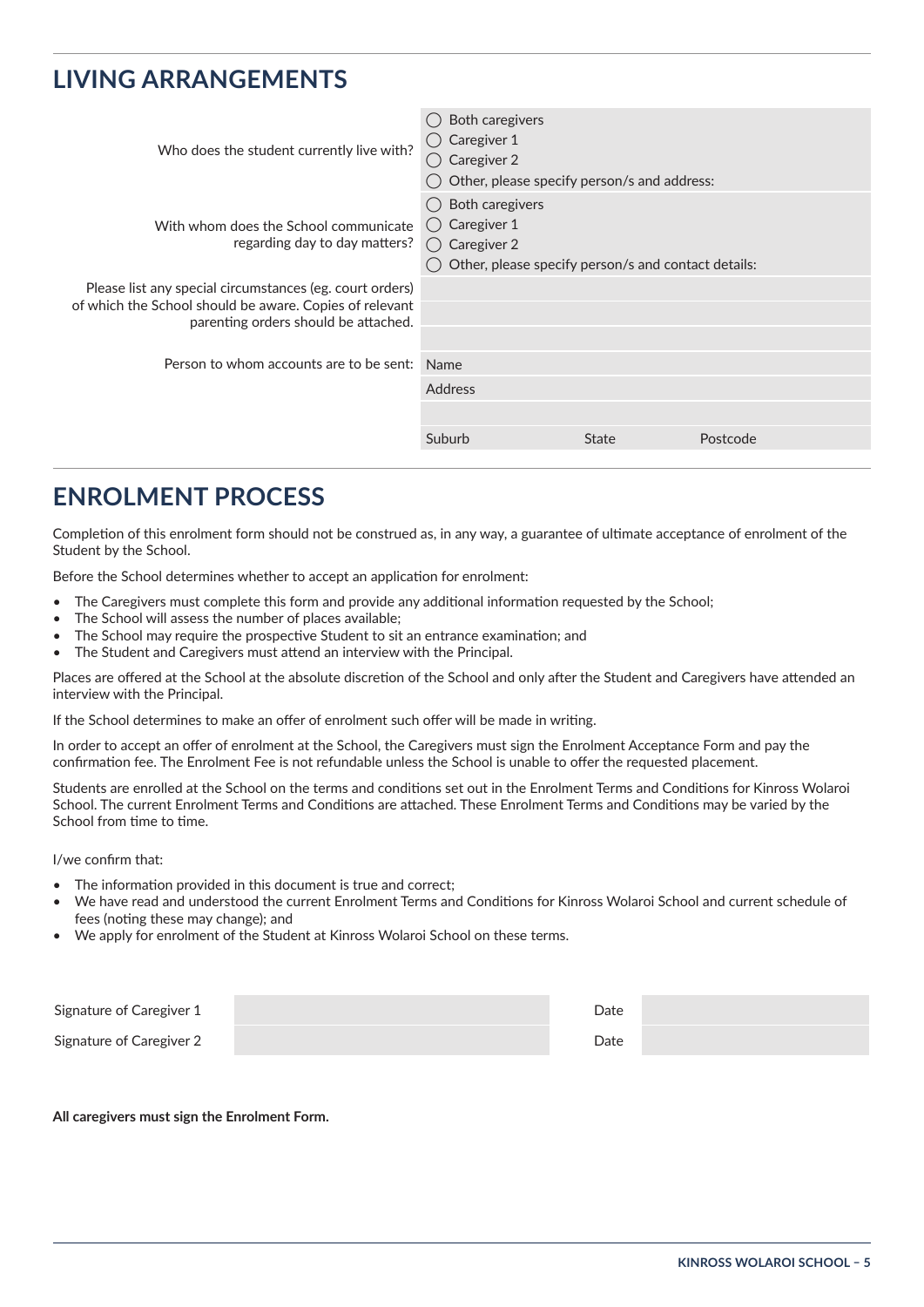# **LIST OF PARENTAL OCCUPATION GROUPS**

## **GROUP 1:**

Senior management in large business organisation, government administration and defence, and qualified professionals.

Senior executive/manager/department head in industry, commerce, media or other large organisation.

Public service manager (Section head or above), regional director, health/education/ police/fire services administrator.

Other administrator [school principal, faculty head/dean, library/museum/gallery director, research facility director].

Defence Forces Commissioned Officer.

Professionals generally have degree or higher qualifications and experience in applying this knowledge to design, develop or operate complex systems; identify, treat and advise on problems; and teach others.

Health, Education, Law, Social Welfare, Engineering, Science, Computing professional.

Business [management consultant, business analyst, accountant, auditor, policy analyst, actuary, valuer].

Air/sea transport [aircraft/ship's captain/officer/pilot, flight officer, flying instructor, air traffic controller].

## **GROUP 3:**

Other business managers, arts/media/sportspersons and associate professionals.

Owner/ manager of farm, construction, import/export, wholesale, manufacturing, transport, real estate business.

Specialist manager [finance/ engineering/production/ personnel/industrial relations/sales/marketing].

Financial services manager [bank branch manager, finance/ investment/insurance broker, credit/loans officer].

Retail sales/services manager [shop, petrol station, restaurant, club, hotel/motel, cinema, theatre, agency].

Arts/media/sports [musician, actor, dancer, painter, potter, sculptor, journalist, author, media presenter, photographer, designer, illustrator, proof reader, sportsman/woman, coach, trainer, sports official].

Associate professionals generally have diploma/technical qualifications and support managers and professionals.

Health, Education, Law, Social Welfare, Engineering, Science, Computing technician/associate professional.

Business administration [recruitment/employment/industrial relations/training officer, marketing/advertising specialist, market research analyst, technical sales representative, retail buyer, office/project manager].

Defence Forces senior Non-Commissioned Officer.

#### **GROUP 2:**

Tradesmen/women, clerks and skilled office, sales and service staff.

Tradesmen/women generally have completed a 4 year Trade Certificate, usually by apprenticeship. All tradesmen/ women are included in this group.

Clerks [bookkeeper, bank/PO clerk, statistical/actuarial clerk, accounting/claims/audit clerk, payroll clerk, recording/ registry/ filing clerk, betting clerk, stores/inventory clerk, purchasing/order clerk, freight/transport/shipping clerk, bond clerk, customs agent, customer services clerk, admissions clerk].

Skilled office, sales and service staff.

Office [secretary, personal assistant, desktop publishing operator, switchboard operator].

Sales [company sales representative, auctioneer, insurance agent/assessor/loss adjuster, market researcher].

Service [aged/disabled/refuge/child care worker, nanny, meter reader, parking inspector, postal worker, courier, travel agent, tour guide, flight attendant, fitness instructor, casino dealer/supervisor].

## **GROUP 4:**

Machine operators, hospitality staff, assistants, labourers and related workers.

Drivers, mobile plant, production/processing machinery and other machinery operators.

Hospitality staff [hotel service supervisor, receptionist, waiter, bar attendant, kitchen hand, porter, housekeeper].

Office assistants, sales assistants and other assistants.

Office [typist, word processing/data entry/business machine operator, receptionist, office assistant].

Sales [sales assistant, motor vehicle/ caravan/parts salesperson, checkout operator, cashier, bus/train conductor, ticket seller, service station attendant, car rental desk staff, street vendor, telemarketer, shelf stacker].

Assistant/aide [trades' assistant, school/teacher's aide, dental assistant, veterinary nurse, nursing assistant, museum/gallery attendant, usher, home helper, salon assistant, animal attendant].

Labourers and related workers. Defence Forces ranks below senior NCO not included above.

Agriculture, horticulture, forestry, shing, mining worker [farm overseer, shearer, wool/hide classer, farm hand, horse trainer, nurseryman, greenkeeper, gardener, tree surgeon, forestry/logging worker, miner, seafarer/ shing hand].

Other worker [labourer, factory hand, storeman, guard, cleaner, caretaker, laundry worker, trolley collector, car park attendant, crossing supervisor].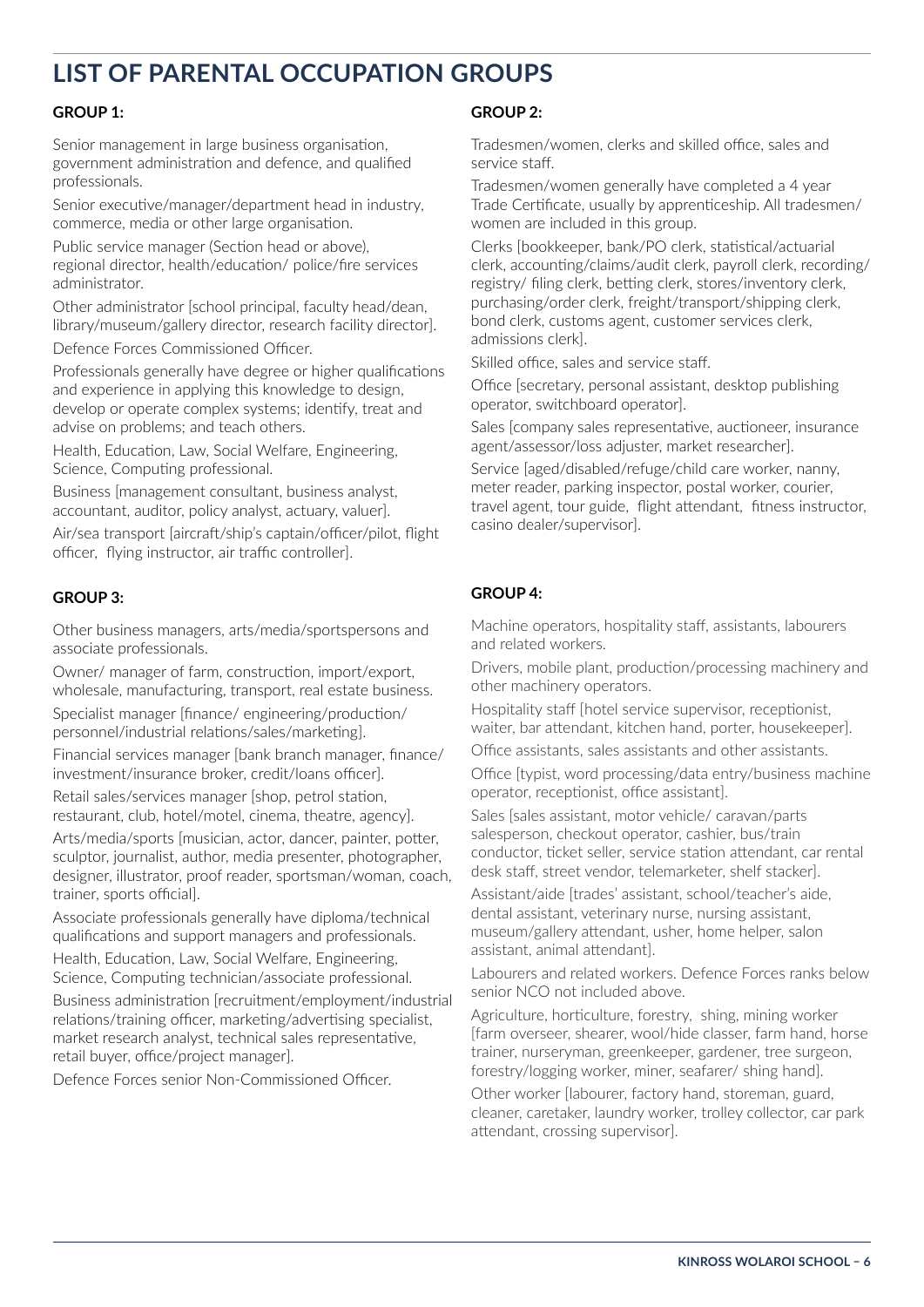# **ENROLMENT TERMS AND CONDITIONS**

Students are enrolled at the School on the terms and conditions set out below.

#### **1. ENROLMENT**

- 1.1 An offer of enrolment is for commencement in a particular year. To defer an accepted offer of enrolment at the School, prior to commencement:
	- (a) the enrolment will be cancelled and the enrolment fee for this place will not be refunded;
	- (b) the Caregivers will be required to pay a further enrolment fee in respect of the deferred entry year and the Student will be placed on the wait list for the deferred entry year; and
	- (c) the Student's wait list date will be the date of the deferment.
- 1.2 For Kindergarten students, the enrolment may be deferred to Kindergarten entry in the following year where the decision is based on the developmental needs of the student. In this case, Clause 1.1(a) and 1.1(b) do not apply.

#### **2. FEES AND CHARGES**

#### 2.1 Caregivers must pay:

- (a) all applicable fees and charges in accordance with the schedule of fees for the relevant year; and
- (b) payment of fees for tuition, boarding, extra subjects, excursions, camps and the supply of goods and services to the student as selected by the Caregivers or determined by the School from time to time as invoiced by the School.
- 2.2 Schools fees and charges are usually increased each year. Such increases may be in excess of changes in the Consumer Price Index. Towards the end of each year the School issues the schedule of fees for the following year.
- 2.3 Caregivers must pay or reimburse the School for:
	- (a) any incidental expenditure incurred by the School on behalf of the Student from time to time including for items such as books, excursions, educational programs, stationery and equipment; and
	- (b) all medical and ambulance expenses incurred by the School on behalf of the Student.
- 2.4 Caregivers are to pay all fees and charges when due. Caregivers are jointly and individually responsible for the payment of all fees and charges.
- 2.5 If Caregivers fail to pay an account for fees and charges within 30 days of the due date they will be liable to pay a default charge which reflects the administrative and financial cost to the School in collecting the outstanding fees and charges. The default charge is calculated at the rate specified in the Fees Schedule on the balance owing from the due date until the balance owing is paid in full.
- 2.6 If an account for fees and charges is not paid in full within 60 days from its due date the School may:
	- (a) suspend the Student's enrolment until a satisfactory arrangement for payment is made; and/or
	- (b) terminate the Student's enrolment.
- 2.7 The School may take all actions it considers appropriate to collect amounts owed to the School.
- 2.8 The Caregivers agree to reimburse the School for all liability, loss, costs and expenses (including, without limitation, legal fees and debt recovery agents) in connection with any failure to pay the fees and charges.

## **3. STUDENT'S OBLIGATIONS**

Students are required to have high standards of behaviour and:

- (a) abide by the Student Code of Conduct and any other School policies or rules as they apply from time to time;
- (b) behave courteously and considerately to each other and to staff at all times;
- (c) not do anything which may adversely affect the reputation of the School, including in print and electronic media:
- (d) support the goals and values of the School;
- (e) attend and, as required participate in:
	- (i) assemblies;
	- (ii) the School sports program;
	- (iii) important School events as determined by the Principal; and

(iv) camps and excursions that are integral to the curriculum;

- (f) wear the School uniform as prescribed and follow standards of appearance in accordance with the School guidelines and the expectation of the School community; and
- (g) attend the School during School hours, except in the case of sickness or where leave not to attend has been given.

#### **4. CAREGIVERS' OBLIGATIONS**

#### Caregivers:

- (a) are required to assist and require the Student to comply with the above requirements of students;
- (b) must support the goals and values of the School;
- (c) must read the Weekly Bulletin and any other specific communication or portal/website the School notifies the Caregivers that they must regularly review;
- (d) must accept and abide by the requirements and directions of the School Council and the Principal relating to the Student or students generally and not interfere in any way with the conduct, management and administration of the School;
- (e) while on the School premises, or attending School activities elsewhere, must comply with School procedures, the requests of staff, and with any applicable code of conduct of the School or any sporting association of which the School is a member, and encourage others attending in relation to the Student to do the same;
- (f) are to comply with the procedures specified by the School and the directions of staff in relation to picking up and dropping the Student at or near the School;
- (g) must advise the School in writing of any change of home, mailing, email address or contact details or other information on the Enrolment Form (including any change to the person to whom accounts are to be sent), within one (1) month of such change;
- (h) are to use their reasonable endeavours to attend parent teacher interviews and parent forums;
- (i) must communicate with students, parents, visitors and staff members in a courteous manner, and follow the communication guidelines laid down by the School from time to time; and
- (j) must ensure the Student has each item of official required uniform, clean and in good repair, and all other requirements such as textbooks and stationery.

#### **5. ABSENCE, WITHDRAWAL AND EXCLUSION**

#### **Absence**

- 5.1 No remission of fees and charges either in whole or in part will be made where a Student is absent due to illness or leave.
- 5.2 Requests for leave from School activities, including academic and co-curricular programs, and for early departure at the end of a day or term and/or late return from breaks are, in general, permitted only in exceptional cases, and application must be made in writing to the **Principal.**

#### **Withdrawal**

- 5.3 Caregivers must give at least one full term's notice in writing to the Principal to terminate the Student's enrolment. Notice must be received by the School no later than the last day of the preceding term. For example, where it is intended that a Student's enrolment will terminate at the end of Term 3, written notice must have been received at the School no later than the last day of Term 2.
- 5.4 If Caregivers do not give the required notice of termination of the Student's enrolment, they must pay to the School one term's fees (tuition and boarding if applicable), plus GST as applicable.

#### **Exclusion**

- 5.5 The Student may be temporarily or permanently excluded from the School by the Principal (or any person authorised by the Principal to take such action) at his or her absolute discretion if they consider the Student has:
	- (a) breached the Student Code of Conduct or the School's rules or